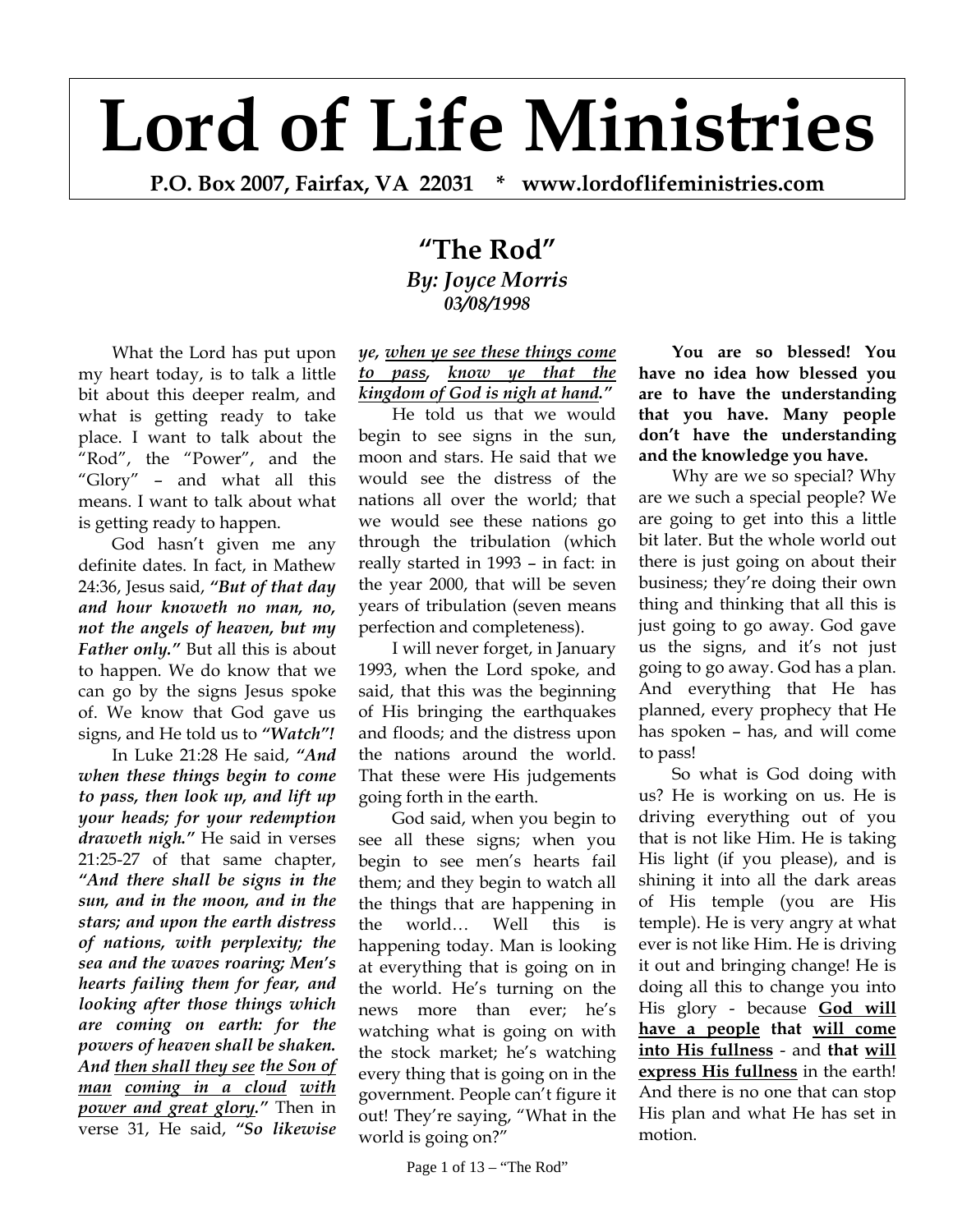Jesus Christ was the first Son – He was the forerunner. He was the first Son to come into the fullness of His Father. He expressed His power, His authority, His anointing, and His nature. He expressed His Father's image and His likeness. Every thing that Jesus did, and said, all pointed to His Father. All the miracles He performed, the power and the anointing that flowed through Him - all pointed to who God is - and that He is all powerful.

When Jesus came on the scene, man had never seen anything like this. Man figured all he had to do was just go to the synagogue. He figured that he just had to go through the motions of their every day religion, and the law - with their every day routines, their doctrines and beliefs. Then here comes Jesus on the scene. He had something totally different from what man had been taught - right from Moses and the Levitical order, all the way up.

They had been taught the law. They had never heard such a thing, nor had they seen such a thing. They had never witnessed such power. They had no idea that any thing like this even existed.

Can you imagine what it must have been like for the people at that time? For just a moment, go back in time and picture in your mind the Roman Empire and all the religions at that time – this was all that man really knew. Then all of the sudden, an individual (which was really Elijah) comes on the scene, and he is preparing the way for the one who would come after him. Elijah was in John the

Baptist. The Spirit of Elijah had entered into John the Baptist and was still ministering. He was preparing the way for the SON of GOD to come on the scene. He was called the Son of man, because He would be a Son that would be for humanity and for mankind.

Then God sent His first Son. God had hidden Him in His bosom from a child on up to the age of thirty. You didn't hear anything about Him - and you don't hear anything about you. The world didn't know Him and the world doesn't know you. As the Father had hidden Him so has He hidden you! When it was God's appointed time for Jesus to come on the scene, He gave Him the Spirit without measure. Meaning, that He gave Jesus the power, anointing, and authority without measure.

You can't measure it – there are no limitations on it at all. But before Jesus could have that power, anointing, and authority, He had to come into subjection to authority!

This is the key! If you want more power; if you want more anointing; if you want more authority – the only way to come into it, is that you must first submit to the control and authority of the Father. As He increases in you - you automatically decrease. And as He continues to increase Himself in you, then a greater power, anointing, and authority comes forth in you.

So here comes Jesus and He had something totally different. In fact, He didn't have to say many words. Even when He saw the disciples by the Sea of Galilee, fishing with their own "net" (a

Page 2 of  $13 -$  "The Rod"

"net" means, a message). They were casting a "net" (message) into the sea (into humanity). In Matthew 4:19,20, Jesus looked at them, and spoke very few words. *"And he saith unto them, Follow me, and I will make you fishers of men. And they straightway left their nets, and followed him."* They left their messages - they left their beliefs – they left their doctrines - and they followed him. This is what God has had to do with you and I. He has looked upon us, and He has said, "Follow Me." I don't know about you, but I don't know who else to follow except Him. He is the only one we are to follow!

There is something about this authority and power. God wanted to express it through Jesus Christ so that man could see and know who God really is and so that they could understand His nature. Here they saw an individual going forth in a power and a love that they had never experienced. They didn't even know that such a thing existed. He went forth in something new and different. In fact, in Mark 4:41 it says, *"And they feared exceedingly, and said one to another, What manner of man is this, that even the wind and the sea obey him."* And in Mark 1:27 it says**,** *"And they were all amazed insomuch that they questioned among themselves, saying, What thing is this? What new doctrine is this? For with authority commandeth he even the unclean spirits, and they do obey him."* They said what thing is this? Because you cannot put a title on this that God gives us. You can't put a nametag on it – it is indescribable.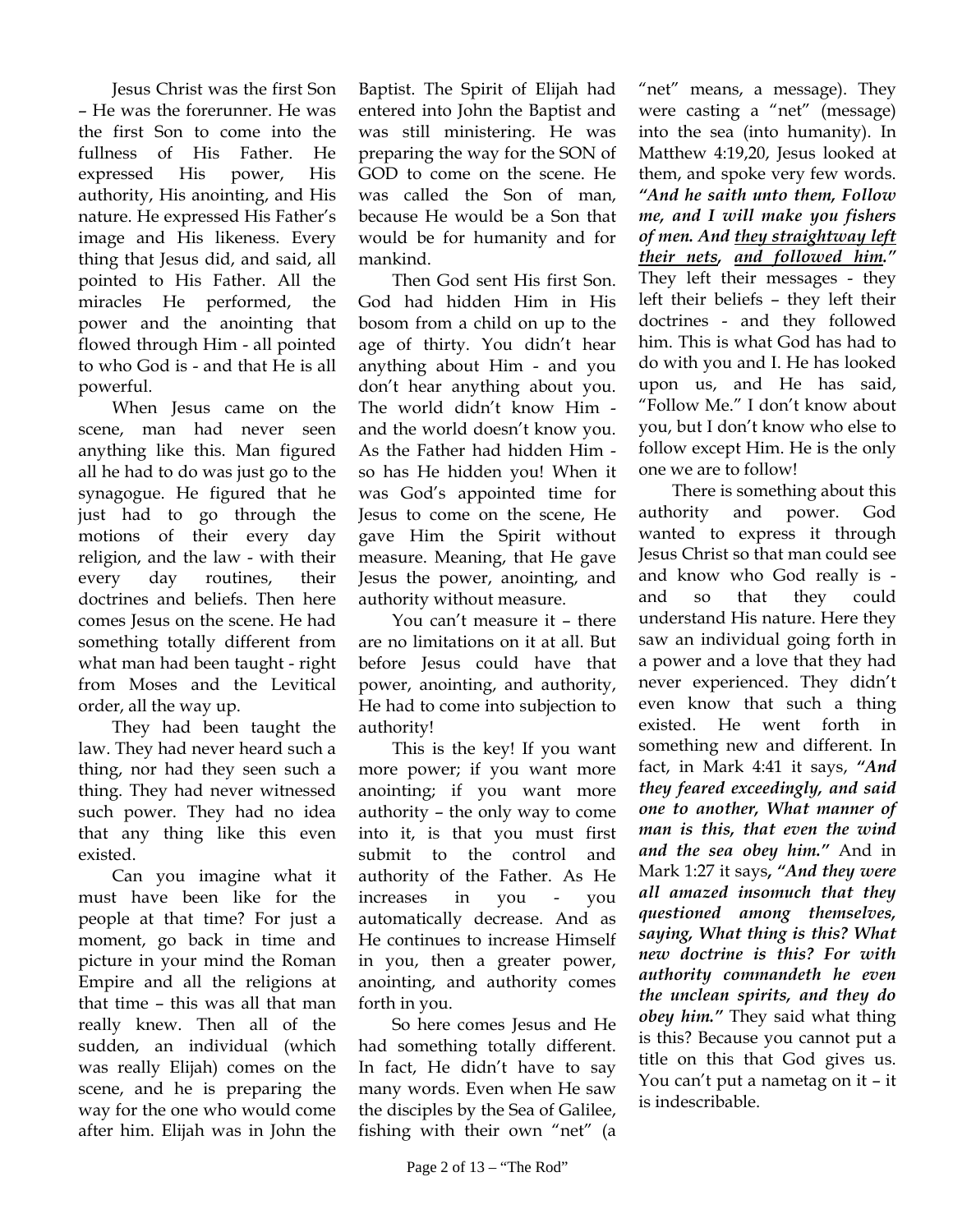So what the Lord has really put on my heart to share with you, is about this next realm that He is bringing us into. I don't know when it is going to take place, only the Father knows the timing of it. Jesus didn't know when the Father would unveil His Son to the world. He didn't know when there would be an open manifestation of God being expressed through Him. I'm sure that the Father, must have given Him some kind of inkling into the timing - but it wasn't until He turned thirty and came into full maturity that the Father unveiled His Son for man to see.

When the Father was finished preparing His Son; after Jesus had been tried, tempted and tested in every area of His life; when He had overcome all things – this is when He was brought out into the open. This is when the Father announced, *"This is my Son, in whom I am well pleased".*

When we have been tried in every area of our life, and nothing remains in us that is not like God – this is when (we) the Sons of God will go forth corporately. It will no longer be just one Son, but it will be a many membered corporate Son - the Son of man.

## **Once again - the world has not seen what God is getting ready to do.**

God is waiting patiently. He wants this just as much as you do. He wants it to take place just as much as you do. Can you imagine how He felt, when He had His first Son go forth, and He unveiled Him for the people to see? Can you imagine how proud the Father was, that He had finally found a vehicle that He

could become one with? That would totally submit to His will and become His will in the earth? He finally had a Son that yielded to everything that He told Him to do. He finally had an individual that wouldn't just go about doing His own thing. His first Son was totally submitted to the will of the Father, even in fulfilling His plan on the cross? Can you imagine how God felt?

Now put those thoughts in motion, and imagine how He is going to feel when His Sons (plural) go forth as one new corporate man in the earth. It will no longer be just one individual this is why Jesus had to go to the cross. Now it will be a many membered corporate man (body) going forth for the whole world to see the fullness of God - in power, anointing, and authority.

What does God want to use this power for? What does He want to use this anointing for? What does the Father want to use this authority for? He wants to use it to set His creation free! To deliver the church! To deliver His people out of bondage!

Remember when God wanted to deliver Israel out of bondage after four hundred years. Before God could send him back to do what He wanted him to do, Moses had to go through some things in the wilderness! I see Moses as a foreshadow of what is going to happen to the world – because Egypt represents the world.

When it was time for God to send Moses back, He gave Him two things, which would be signs to Israel. Because Moses had said to God, *"Behold, they will not believe me, nor will they hearken unto my voice: for they will say,* 

*The Lord hath not appeared unto thee."* In other words he was saying, God, they are not just going to believe me. You are telling me to go and tell them these things – but what have I got to prove that you sent me.

You know, you are going to have to have the goods for people to believe you too! The world is looking for the real and genuine – and the real and the genuine has not come on the scene yet, because God hasn't allowed it to happen. He has allowed everything else you can think of to come on the scene. He has allowed every kind of ministry you can think of to come on the scene. But these are not the ones that God is going to use. The ones that He is going to use are the ones that have been hidden - the ones that aren't known. The world has been looking for the real thing. **When it comes on the scene - when God causes this thing to happen - there is going to be an open manifestation of the Sons of God – and it will be totally real! It will be the nature of God, the power, anointing, and authority of God going forth. It will be real!**

God told Moses that He was going to give him two things that would be a sign to the people, and said if they don't believe you because of the first sign – then they will believe in you because of the later sign. In Exodus 4:2-8 it says, *"And the Lord said unto him, What is in thine hand? And he said, A rod. And he said, Cast it on the ground. And he cast it on the ground, and it became a serpent; and Moses fled from before it. And the Lord said unto Moses, Put forth thine hand, and take it by the tail. And he put forth his hand, and caught it, and*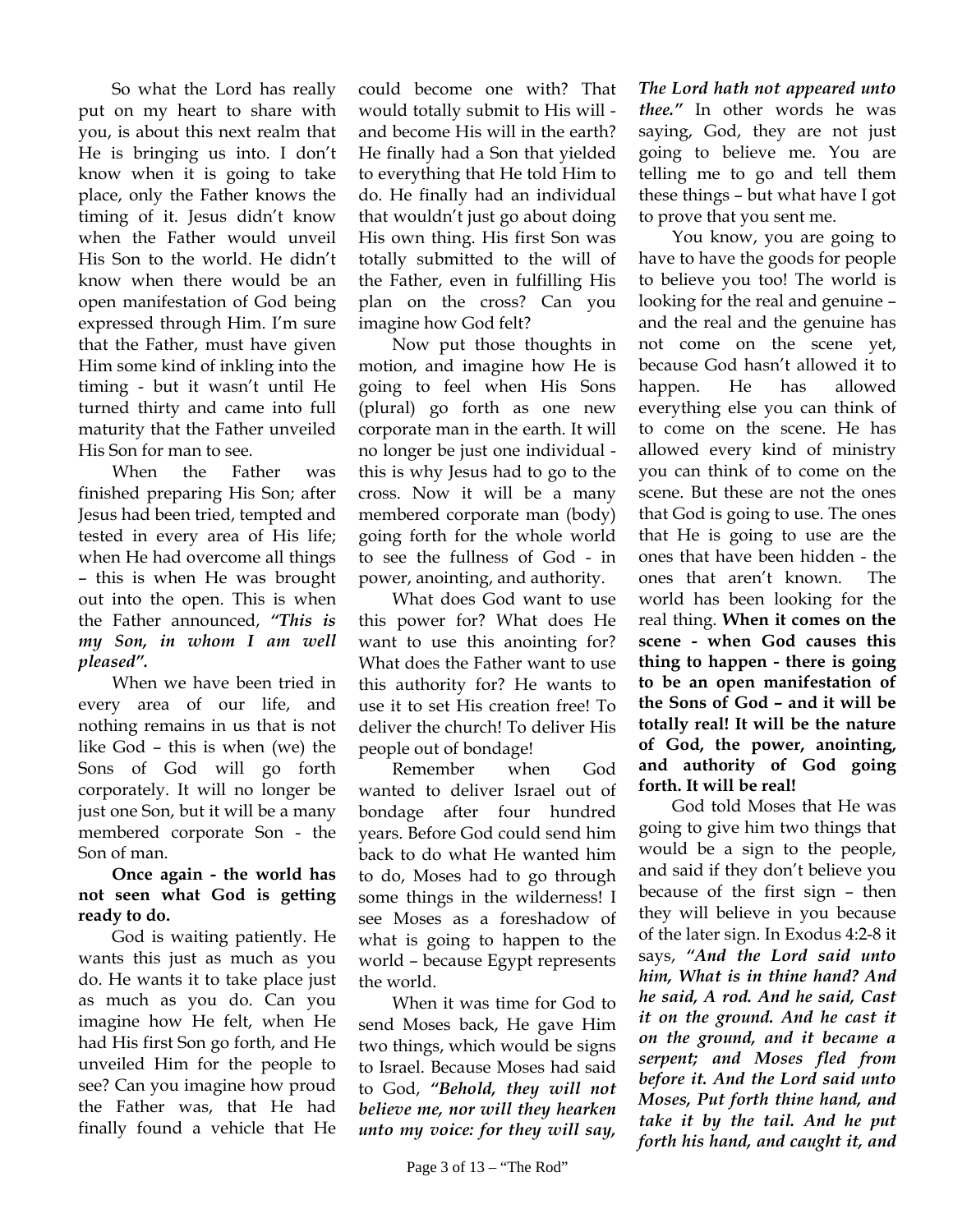*it became a rod in his hand: That they may believe that the Lord God of their fathers, the God of Abraham, the God of Isaac, and the God of Jacob, hath appeared unto thee. And the Lord said furthermore unto him, Put now thine hand into thy bosom. And he put his hand into his bosom: and when he took it out, behold, his hand was leprous as snow. And he said, Put thine hand into thy bosom again. And he put his hand back into his bosom, and, behold, it was turned again as his other flesh. And it shall come to pass, if they will not believe thee, neither hearken unto the voice of the first sign, that they will believe the voice of the second sign."*

Now I wondered about that, and I asked God, "Why did you say that to Moses? Why did you tell Moses that the first sign that you were going to give him was the rod?" **The "Rod" means authority, power, and anointing.** Every single one of you has the "Rod". The "Rod" is inside of you. Some of you have more authority, power and anointing than others do. The problem is, **a lot of ministries/ministers/ individuals have gone forth with the rod, but they didn't have the second sign.** 

There was something that happened to Moses when God gave him that "rod". He said, Moses, throw that thing on the ground. You see the "rod" is the mind of Christ. That is your "rod". When you are operating in the mind of Christ, you are operating in the "Rod". When he threw it down to the ground, it became a serpent. When you descend down into your fleshy, carnal nature it turns into a serpent. It scared the stuff out of

Moses. He saw the serpent and didn't know what to do. Then God told him to pick up that serpent – He said, reach out and take it by the tail. So Moses did what God told him, he picked up the serpent by the tail, and it turned back into a "rod". **God was trying to tell him, that, when you walk in the mind of Christ, and you walk in faith – you have that "Rod". That "Rod" will be in action; it will be in power and anointing.** But **when you throw that rod down and get into the carnal mind – it turns into the serpent. When you walk in unbelief, in fear, and doubt – then the rod turns into the serpent.** Do you understand what I am saying? The rod turns right into the serpent – **the serpent is the carnal mind!** 

 He said that this was the first sign. Then He said, Moses, if they don't believe you with this first sign – then there is something else I want to give you. He said that the second sign is the "Hand". The "Hand" is speaking of the works of God. He said, Moses, I want you to take your hand and put it into your bosom. And Moses did what God told him to do. What God was saying to Moses, is that this is the condition of your heart (your mind). He was saying - Your mind is like leprosy. Then He said, to Moses, put your hand into your bosom again – and I will make it a heart of flesh.

Remember God said that He would give you a new heart. In Ezekiel 36:25-27 it says, *"Then will I sprinkle clean water* **upon you, and ye shall be clean: from all your filthiness, and from your idols, will I cleanse you. A new heart also will I give you, and a new spirit will I put**  **within you: and I will take away the stony heart out of your flesh, and I will give you a heart of flesh. And I will put my spirit within you, and cause you to walk in my statutes, and ye shall keep my judgements, and do them."** Then in Romans 2:29 it says, *"But he is a Jew, which is one inwardly; and circumcision is that of the heart, in the spirit, and not in the letter; whose praise is not of men, but of God."* And in 2Corinthians 3:3 it says, *"Foreasmuch as ye are manifestly declared to be the epistle of Christ, ministered by us, written not with ink, but with the Spirit of the living God; not in tables of stone, but in fleshy tables of the heart."*

God was saying to Moses, I will circumcise your heart - I will give you a new heart. And when Moses pulled his hand out, it had turned again to flesh – the leprosy was gone – it had been removed – his hand had been restored back to the way it was in the beginning.

If you want to walk in this realm of the Melchisedec order – it is a realm of righteousness and holiness. It is a realm of walking in the Spirit. And Moses began to see that if he wanted this rod and anointing, he couldn't do his own thing any more; he couldn't walk in sin or the carnal mind any more – he was to walk in righteousness (the mind of Christ) – he had to walk in the Spirit!

So God said to Moses, if they don't believe you with the rod which is the authority that I give you - then they will believe you with the latter sign. The latter sign is the hand. It is a people that are going forth in the works of God; where the creation can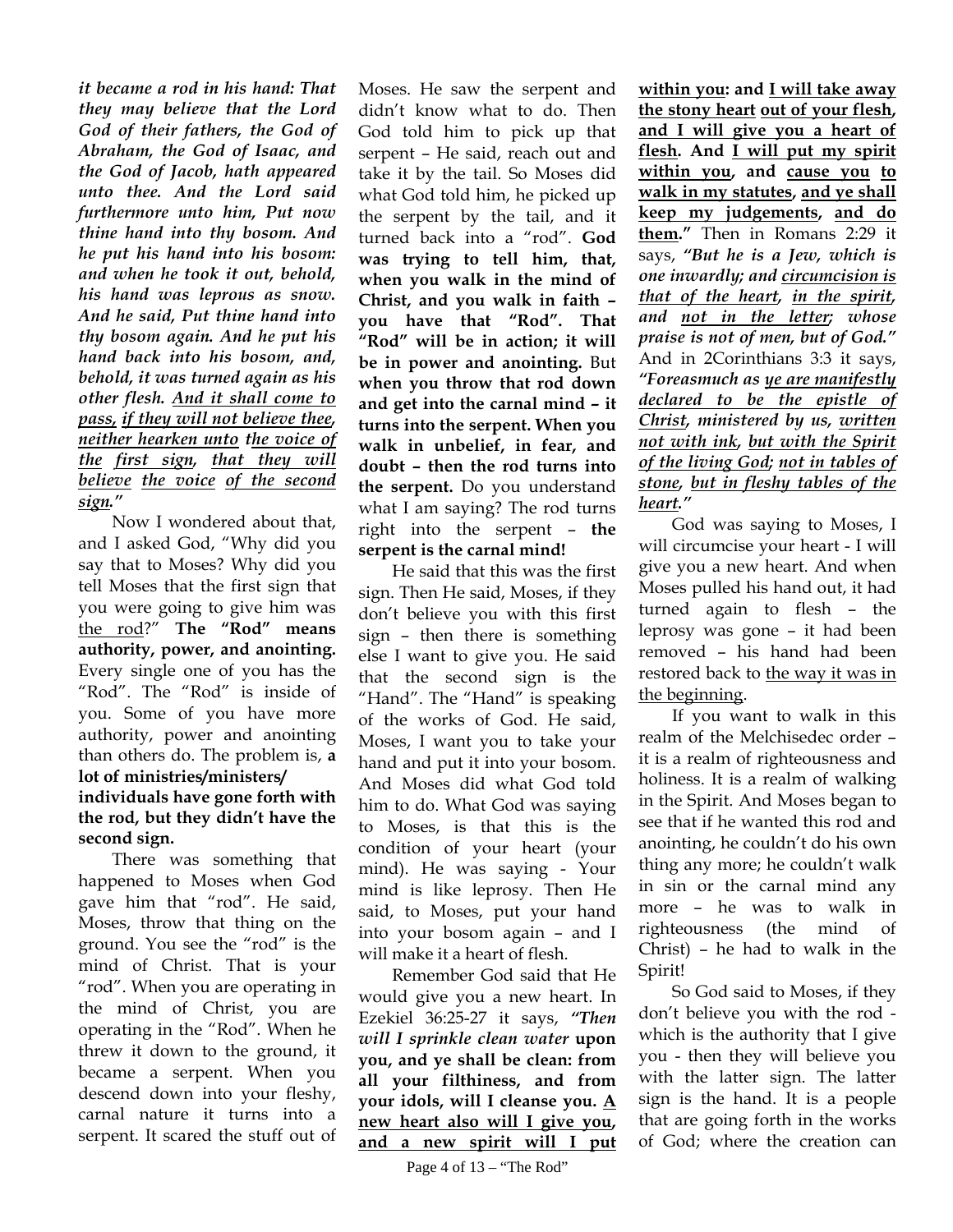begin to see that this is real and true - and that God really means business.

Even Jesus said in John 10:37- 38, *"If I do not the works of my Father, believe me not. But if I do, though ye believe not me, believe the works: that ye may know, and believe, that the Father is in me, and I in him."* And in John 5:36 He said, *"But I have a greater witness than John: for the works which the Father hath given me to finish, the same works that I do, bear witness of me, that the Father hath sent me."*

Now why is God giving Moses this rod? **Because he was a deliverer!** This is why God has hand picked every single one of you. **He is raising you up to be a deliverer!** And this is the reason He is delivering you first.

In Exodus 3:7 it says, *"And the Lord said, I have surely seen the affliction of my people which are in Egypt, and have heard their cry by reason of their task masters; for I know their sorrows."* And then in Exodus 6:5-8, God told Moses again, *"And I have heard the groaning of the children of Israel, whom the Egyptians keep in bondage; I have remembered my covenant. Wherefore say unto the children of Israel, I am the Lord, and I will bring you out from under the burdens of the Egyptians* (the world/the carnal mind/the serpent)*, and I will rid you out of your bondage, and I will redeem you with a stretched out arm, and with great judgments: and I will take you to me for a people, and I will be to you a God: and ye shall know that I am the Lord your God, which bringeth you out from under the burdens of the Egyptians. And I will bring you* 

*in unto the land* (Kingdom of God)*, concerning the which I did swear to give to Abraham, to Isaac, and to Jacob; and I will give it you for an heritage: I am the Lord."* He was saying, Moses, I have heard the cry of Israel for four hundred years. I have heard their groaning, and I have seen their afflictions and pain as they serve their taskmasters. I have heard the cry of my people living in bondage to Egypt (the world/the carnal mind/the serpent).

**Now is the time that I have appointed to fulfill my covenant, and my plan. I WILL SET MY PEOPLE** (Creation) **FREE FROM EGYPT** (the world/carnality/

death), **AND I WILL BRING THEM INTO THE PROMISED LAND** (The Kingdom of God), **I WILL REDEEM THEM** (I will reconcile all creation back into myself), **AND THEY WILL KNOW WHO I AM – THEY WILL KNOW MY NATURE – THEY WILL KNOW ME!**

Let me tell you, God has heard the cry of creation! He has seen their afflictions, and has heard their groaning. All creation has been groaning, and is waiting to be set free from their bondage to the things of this world, carnality, and death. They are crying out to be set free. **They want what you have, and don't know how to get it. They don't have what you have in the Father.** The Father has heard their cry - and He has an appointed time for this to take place - just as He had an appointed time for Moses to go forth with the rod (authority, power, and anointing) of God and set His people free.

I know that you have heard the cry of creation. If you hadn't heard their cry, you wouldn't be here today getting in the Spirit and allowing God to work through you to release them. He is using you to deliver those that have been in bondage for thousands of years. He is using you to minister to the generations of creation and set them free. He is moving and working through you, to minister to both those in the invisible and visible realms. He is doing this through you, in the realm of the Spirit first, before He does it through an open manifestation in the natural. Do you understand what I am saying here?

God said, Moses, I want you to go down to Egypt. This is what is going to happen – the Sons of God are going to have to go down to Egypt. He said, I want you to go down there, and I want you to deliver my people out of bondage.

Then in Exodus 4:20-21 it says, *"And Moses took his wife and his sons, and set them upon an ass, and he returned to the land of Egypt: and Moses took the rod of God in his hand. And the Lord said unto Moses, When thou goest to return to Egypt, see that thou do all the wonders before Pharaoh, which I have put in thine hand: but I will harden his heart, that he shall not let the people go."* In Chapter 7:2-5 God said to Moses, *"Thou shalt speak all that I command thee: and Aaron thy brother shall speak unto Pharaoh, that he send the children of Israel out of his land. And I will harden Pharaoh's heart, and multiply my signs and my wonders in the land of Egypt. But Pharaoh shall not hearken unto you, that I may lay my hand*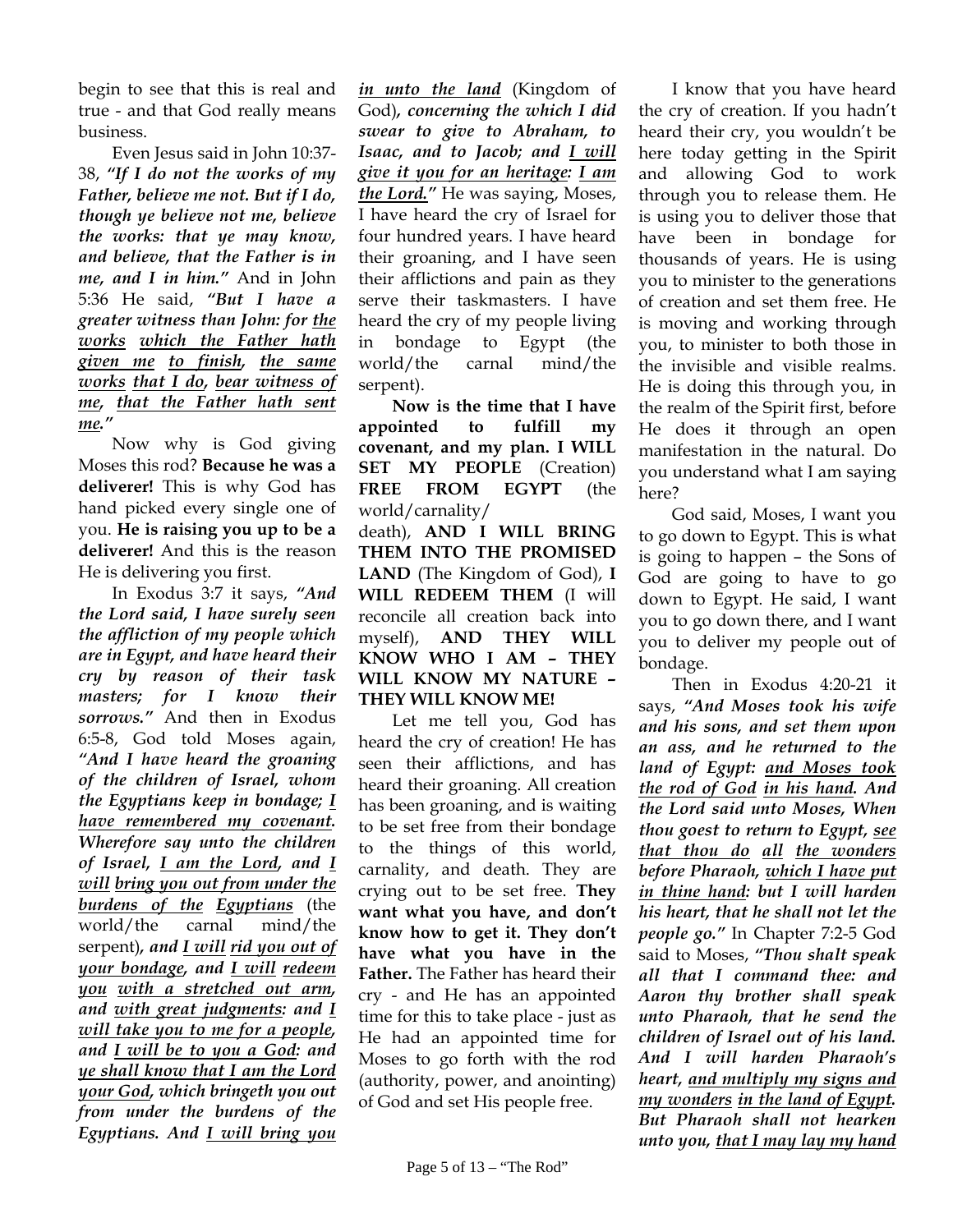*upon Egypt, and bring forth mine armies, and my people the children of Israel, out of the land of Egypt by my great judgments. And the Egyptians shall know that I am the Lord, when I stretch forth my hand upon Egypt, and bring out the children of Israel from among them."*

He was saying, I am going to harden Pharaoh's heart, and he will not let my people go right away - because I want to enlarge my power, miracles, and glory in the land – and I want the people in Egypt (the world) to see it. I want to multiply my signs and wonders in the land of Egypt (the world). I will bring forth my judgments upon Egypt (the carnal mind/the flesh/the serpent), and I will judge, and consume the serpent (from people's minds). I will deliver my people – and the Egyptians (the whole world) shall see it, and know that I am the Lord.

He doesn't just want His people to see it, but He wants the people in the world to see it. Do you hear what I am saying? **This is going to happen again!** But this time, God is not only coming on the scene with just Moses or Jesus; He is coming on the scene with Christ and His whole host/army of Overcomers - with the Overcomers (the just men made perfect) in the invisible realm, and with the Overcomers in the visible realm. They will go forth in power and glory - and the whole world will see it! And every eye shall behold, and cry, and mourn - because it is the coming of the end of all flesh.

You have the "Rod" in you, and God is using the "Rod" through you. You have no idea how much God is using you,

when you get in the Spirit and yield your will to Him. He is using the "Rod" in you for His purpose, and for His glory.

Moses came up against a lot of things back there. He came up against all the taskmasters, all of Pharaoh's army, Pharaoh's sorcerers, and all the rulers of the darkness. So what in the world do you think it is that we've been coming up against? All the rulers of the darkness!

Let's talk about Aaron's rod for a moment. I often wondered why did God pick Aaron's rod out of the whole house of Israel. This is in Numbers chapter 17. It says in verses 1-5, *"And the Lord spake unto Moses, saying, Speak unto the children of Israel, and take of every one of them a rod according to the house of their fathers, of all the princes according to the house of their fathers twelve rods: write thou every man's name upon his rod. And thou shalt write Aaron's name upon the rod of Levi: for one rod shall be for the head of the house of their fathers. And thou shalt lay them up in the tabernacle of the congregation before the testimony, where I will meet with you. And it shall come to pass, that the man's rod, that I shall choose, shall blossom…"* Out of all those rods that were laid before Him, God chose Aaron's rod – it *"brought forth buds, and bloomed blossoms, and yielded almonds."* The Lord let me know why He chose it. It was because of what Aaron did when God told him to deal with Pharaoh's sorcerers.

God spoke to Moses and Aaron, and He told Moses in Exodus 7:9, *"When Pharaoh shall speak unto you, saying, Shew a miracle for you: then thou shalt*

*say unto Aaron, Take thy rod, and cast it before Pharaoh, and it shall become a serpent."* Aaron did what God told him to do and his rod became a serpent. Then it said in verse 11, *"Then Pharaoh also called the wise men and the sorcerers: now the magicians of Egypt, they also did in like manner with their enchantments. For they cast down every man his rod, and they became serpents: but Aaron's rod swallowed up their rods."* 

Do you mean to tell me, that the dark side has rods too? Yes, they do - they have the carnal power.

Why did God tell Aaron to do that? Why did He tell him to put down his rod, in order to deal with their rods?

Now God gave me the answer to this a long time ago, and some of you probably already know this. He showed me Jesus, and said, **"How did Jesus conquer death? BY DEATH!"** 

God was showing Aaron, that **when you die to self, death swallows up death.** Do you understand what I am saying? Death conquers death! In order to have more resurrection power - a death has to take place in you. I have noticed that every realm the Lord has taken me into, death had to take place in me. In fact, every realm He brings you into involves more letting go, and more death to the soul (dying to self). **It takes death to swallow up death. When Aaron threw down his rod – death swallowed up death.** This is the reason why God chose Aaron's rod and it budded. This is the reason why Aaron's rod is in the Holy of Holies.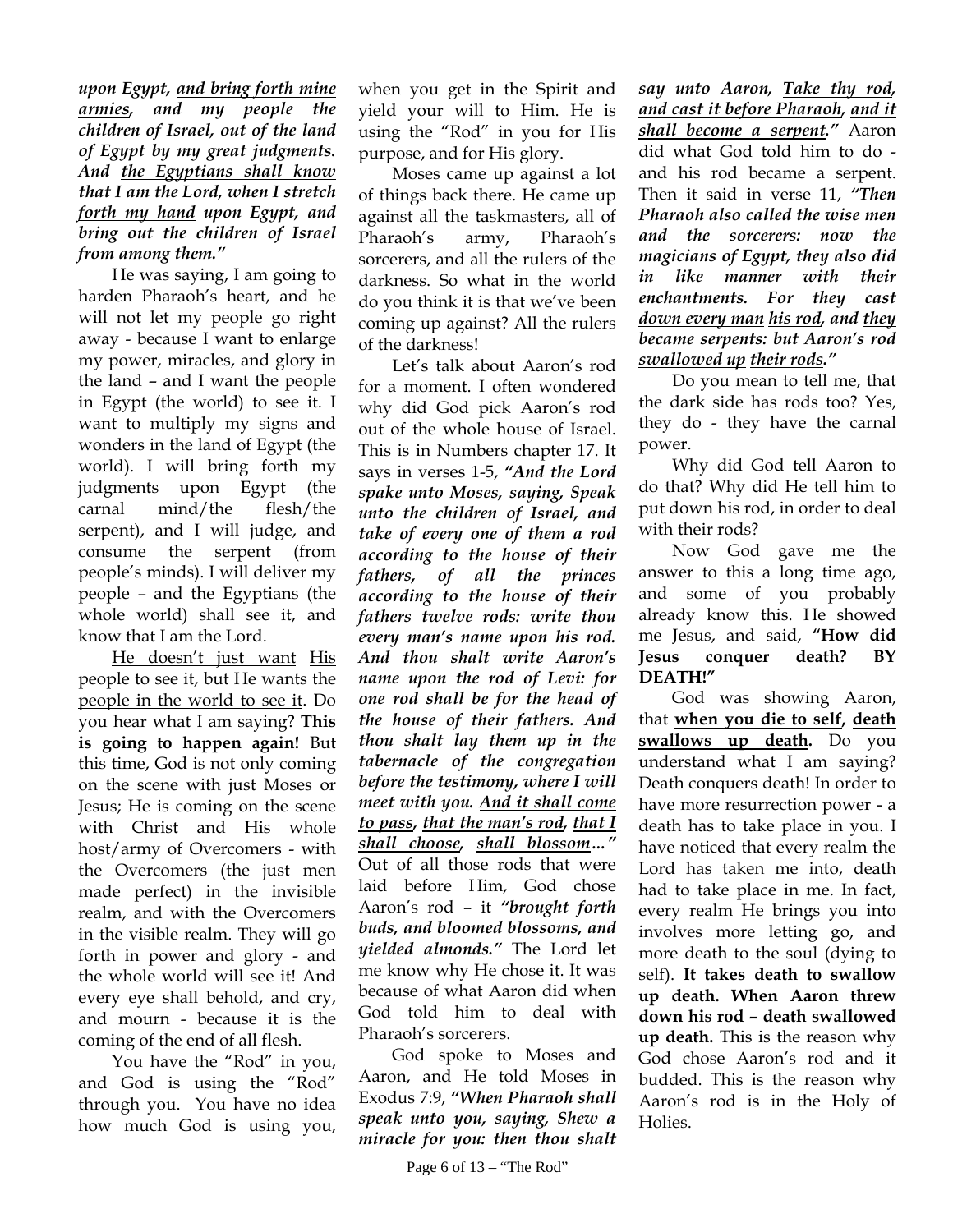Now God gave us a vision some time ago, and in this vision, I saw a room. This room was all blue inside, and I know that "blue" signifies "power". When we walked into this room, we saw Aaron's rod.

Now, Aaron's rod is in the Holy of Holies – and the Holy of Holies is within you. So Aaron's rod is within each one of us. And the reason God hand picked Aaron's rod was because it budded.

What does it mean to bud? Because a death took place in him - life came forth. It was the resurrection life and power coming forth. This is what God is using, and will use. **He will use a people that the resurrection life and power is coming forth from within them, and they will produce, or bud life - the fruits of the Spirit. It will be the power of LOVE. It will be the power of JOY. It will be the power of PATIENCE. It will be the power of KINDNESS. It will be the power of MEEKNESS. It will be the power of LONGSUFFERING. It will be the power of the SEVEN SEALS of GOD.** They will produce the fruits of the Spirit - this love will correct, and bring kindness and mercy. This is the reason why Aaron's rod was chosen.

The more God increases in you; and the more you feel like you are dying – you are dying (to self/the carnal mind) – your soul is dying. It says in John 3:30, *"He must increase, but I must decrease."* As He increases in you – you automatically decrease (die to self). You can't do the things you use to do in the flesh. **As God increases Himself in you and you die to self - He is literally swallowing up your** 

## **soul, that His resurrection life might come forth in you and produce the fruits of the Spirit!**

There is something that I want to share with you that the Lord brought to my mind earlier this week, God began to show me some things about where we are right now. He began to show me, that where we are right now, is where Jesus was when He began to minister to the centurion's servant. This is where we are operating now. **We don't have to go there physically, but we create it, or speak it into being. The creative word is going out of us from the mind of Christ – the Spirit goes out of us – the "Rod" goes out of us – and ministers all over the world. We are doing this now, and have been for some time!**

Now one thing that I noticed, and I have brought this out before – was how Jesus admired and marvelled at the centurion's faith. In Matthew 8:5-13 it says, *"And when Jesus was entered into Capernaum, there came unto him a centurion, beseeching him, And saying, Lord, my servant lieth at home sick with palsy, grievously tormented. And Jesus saith unto him, I will come and heal him. The centurion answered and said, Lord, I am not worthy that thou shouldest come under my roof: but speak the word only, and my servant shall be healed. For I am a man under authority, having soldiers under me: I say to this man, Go, and he goeth; and to another, Come, and he cometh; and to my servant, Do this, and he doeth it. When Jesus heard it, he marvelled, and said to them that followed, Verily I say unto you, I have not found so great a faith, no, not in Israel. And I say unto you, That many shall come* 

*from the east and west, and shall sit down with Abraham, and Isaac, and Jacob, and in the kingdom of heaven. But the children of the kingdom shall be cast out into outer darkness: there shall be weeping and gnashing of teeth. And Jesus said unto the centurion, Go thy way; and as thou hast believed, so be it done unto thee. And his servant was healed in the selfsame hour."*

Now Jesus said that there would be people that would come from the east and the west, and that they would sit with Abraham, Isaac, and Jacob. He was saying that they would sit with them and rule with Christ.

Then He goes on and talks about the children of the kingdom. He said that they would be cast out into out darkness, and that there would be weeping and gnashing of teeth. Well the Lord began to quicken to my mind, that **these children are those that He had called to come into maturity – and they didn't do it.** 

**They didn't want to take their position in Him. They didn't want to take their responsibility. They wouldn't yield their will to Him. They didn't want to walk out the script, that the Father had written for them before the foundation of the earth. They didn't want to grow up. They just wanted to do their own thing and go through the motions of their every day religion.** 

And it says that they are cast out into outer darkness, meaning - they missed it! **They missed the** *"mark for the prize of the high calling of God in Christ Jesus."* They do not get to sit down with Abraham, Isaac, and Jacob,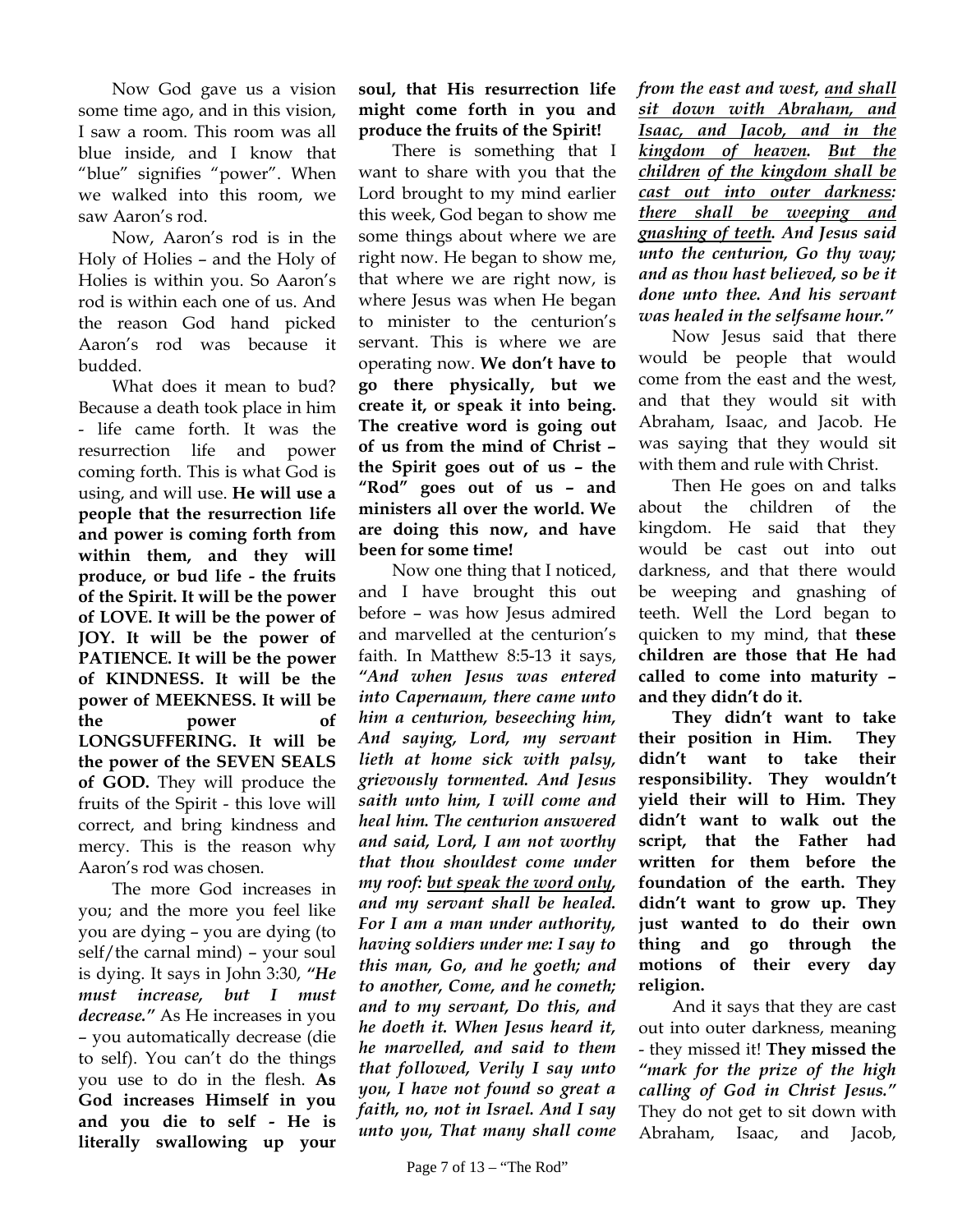because they remained as children – they didn't come into full maturity. They are cast out into ignorance (darkness), because they missed it - they refused to grow up.

Those that do yield to the Father and come to maturity, will sit with Abraham, Isaac, and Jacob – and reign throughout eternity with Christ!

The Lord began to quicken to me about how He has "predestined" you to become Sons. Every one of you has been "predestined".

That word "predestined" is a very important word. If you look it up in the dictionary, it means: **to destine in advance** (which means), **to set apart for a particular purpose; to foreordain, as by divine decree; destined for, bound for a certain destination.** 

Not only were you **"predestined"** to become Sons, you were **"chosen"** to come into full maturity. You were hand picked by the Father.

So where did He choose you? He didn't choose you when you were walking around in this world. He didn't choose you when you were born. That wasn't when you were chosen.

In Ephesians 1:4 it says, **"According as he hath** (past tense) **chosen us in him before the foundation of the world, that we should be holy and without blame before him in love."** Then in verses 9-11 it says, *"Having made known* (past tense) *unto us the mystery of his will, according to his good pleasure which he hath purposed in himself: That in the dispensation of the fullness of times he might gather together in one all things in Christ, both* 

*which are in heaven* (the realm of the Spirit/the invisible realm)**,**  *and which are on earth* (the visible realm)*; even in him: In whom also we have obtained* (past tense) *an inheritance, being predestinated according to the purpose of him who worketh all things after the counsel of his own will."* And with this the Lord began to give me a glimpse of God's Sons all together in the bosom of God, before the foundation of the earth.

I saw all the Sons, in God before the foundation of the earth - and He chose them right then and there. He showed them His purpose, His will, His desire, and His whole entire plan. He showed everything to you at that time.

I like what it says in Psalms 139:16, *"Thine eyes did see my substance, yet being unperfect (unformed); and in thy book all my members were written, which in continuance were fashioned, when as yet there was none of them."* So in other words, God let David see himself before the foundation of the earth, before he was even formed. And God let him see something even more than that. It said, *"…in thy book all my members were written"***.** If you look this up in the Amplified Bible as well it says, *"Your eyes saw my unformed substance, and in Your book all the days of my life were written, before ever they took shape, when as yet there was none of them."* He saw that all of his days were written in God's Book. He said that, *"…in continuance were fashioned, when as yet there was none of them."* **His members and his days (including all the experiences he would go through), were formed, fashioned, and written** 

**in the Book of Life, in God (in Christ, in Spirit, in God's plan), before the foundation of the earth – before anything was created or manifested in the natural or visible realm.** 

In Romans 8:29-30 it says, *"For whom he did foreknow, he also did predestinate to be conformed to the image of his Son, that he might be the firstborn among many brethren. Moreover whom he did predestinate, them he also called: and whom he called, them he also justified: and whom he justified, them he also glorified."* And in 2Timothy 1:9 it says, *"Who hath saved us, and called us with an holy calling, not according to our works, but according to his own purpose and grace, which was given us in Christ Jesus before the world began."*

I saw this so clearly. I saw that before he created anything; before He even created the earth – you were with the Father. Christ was with the Father. In fact, the first Son was participating in all the creating. We were in His bosom and we were all one. There was such an unbelievable oneness – there was no "self" there – we were just all one in Him – and one in each other. And the Father designated a time down through the ages, for each Son to come into the earth - in His appointed time. He chose each Son while they were yet in His bosom.

Then He started to create His 'first' corporate son - which was the Adam (nature) that fell. **A name signifies – a nature**. In 1Corinthians 15:22 and in verses 45-49 it says, *"For as in Adam* (the Adam nature/corporate man living in the flesh) *all die, even so in Christ* (in the mind of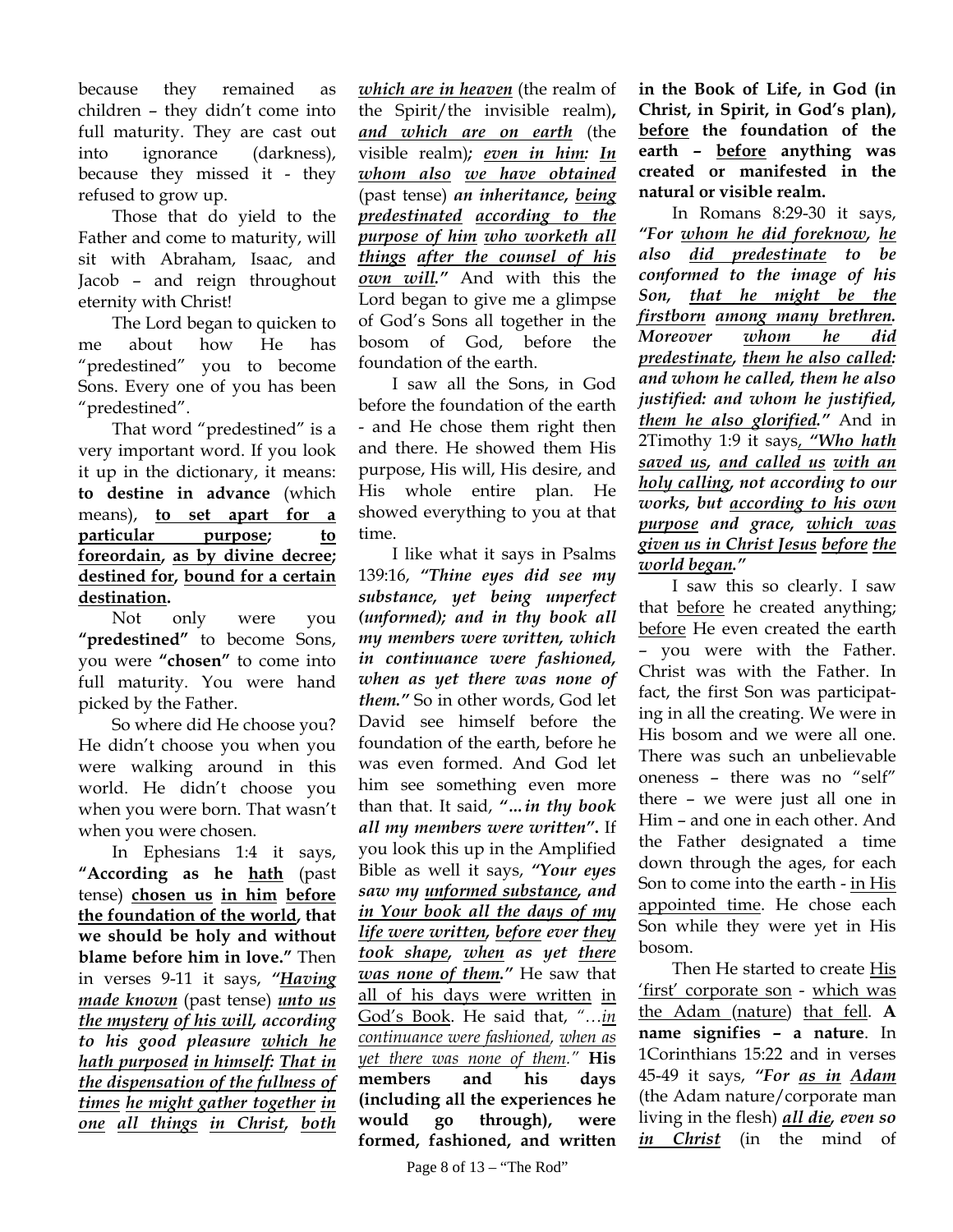Christ/in the Spirit/God) *shall all be made alive." "And so it is written, The first man Adam was made a living soul* (Romans 8:20, "For the creature (creation/ corporate Adam/man) was made subject to vanity, not willingly, but by reason of him who hath subjected the same in hope")*; the last Adam was made a quickening* (life giving) *spirit* (the Son(s) of God)*. Howbeit that was not first which is spiritual, but that which is natural; and afterward that which is spiritual. The first man* (Adam, or carnal nature, or self) *is of the earth, earthy: the second man* (the Son of God/the Son of man/Sons of God operating out of the mind of Christ) *is the Lord from heaven* (they are one, you cannot tell them apart – in the same way that Jesus said, "If you've seen me, then you've seen the Father")**.** *As is the earthy* (Adam)*, such are they that are earthy* (those living (corporately) in the Adam nature/carnal nature)*: and as is the heavenly* (Christ)*, such are they also that are heavenly* (those who have come to maturity and are living in the mind of Christ – the Sons of God)*. And as we have borne the image of the earthy* (Adam nature)*, we shall also bear the image of the heavenly* (the nature of God)*."*

The Sons of God who went in unto the daughters of men (Adam/carnality) - they fell. In Genesis 6:2 it said, *"That the sons of God* (chosen in Him before the foundation of the world) *saw* (went into the five sense realm/carnal mind) *the daughters of men that they were fair; and they took them wives of all which they chose."* The sons

of God looked upon the daughters of men (the flesh), and they took them wives which they chose. They looked upon the flesh, and chose to have a union with the woman (the soul). **They went into the carnal mind/Adam nature - and self chose, or did what it wanted to do - outside the will of the Father - and fell. They had a union, or marriage, and became one with the flesh/the carnal mind/the serpent. They chose the soul over the Spirit – death over life.**  And out of this union they produced children – in the image and likeness of the first man Adam (the flesh/ carnality/ death).

**Many of the Sons of God have also gone in unto the woman/the church - they have entered into a union with her – and they have fallen.** They have become entangled once again in her religious doctrines, teachings, beliefs, and rituals. They have sought recognition and have tried to build a reputation for themselves (for self). They will run to this meeting and to that meeting – but they have left their first love. Do you hear what I am saying? **It is true that the Sons are to one day marry the church but only after every area of their life has been perfected in the Father.** Their soul must first come into subjection to, and marry THE SON. The Sons must first become one with THE SON. **In reality, it is Christ, in the Sons who will marry the church. It is God Himself, in His Sons, that will marry her** (the church). But this will not take place until after there is an open manifestation of the Sons of God in the earth – all creation will see it.

We saw, in His bosom, before the foundation of the earth, God had already chosen Joseph. Joseph was standing there with us. Job was standing there with us. Paul was standing there with us. All of God's Sons were standing there with us. And God designated a time for each one to be born, and to come forth in this world. He chose their parents and their families.

And God began to show us, that we have to go back into Him completely. When we go completely back into Him (when our soul is completely swallowed up in the Father, and we live in the mind of Christ all the time) – then we will all be one again. We saw us all as one again - because we are going back to what we were before the foundation of the earth.

We saw every individual Son, like Joseph, and Moses, and Elijah, and all those that God sent forth in the Old Testament – they were not able to enter into resurrection life back then. It said in Matthew 27:50-53 that, *"Jesus, when he had cried again with a loud voice, yielded up the ghost. And, behold, the veil of the temple was rent in twain from the top to the bottom; and the earth did quake, and the rocks rent; And the graves were opened; and many bodies of the saints which slept arose, And came out of the graves after his resurrection, and went into the holy city, and appeared to many."*

It says that they were all asleep, but after His resurrection they arose - came out of their graves - and went into the holy city – Jerusalem. Now what is going to take place is that the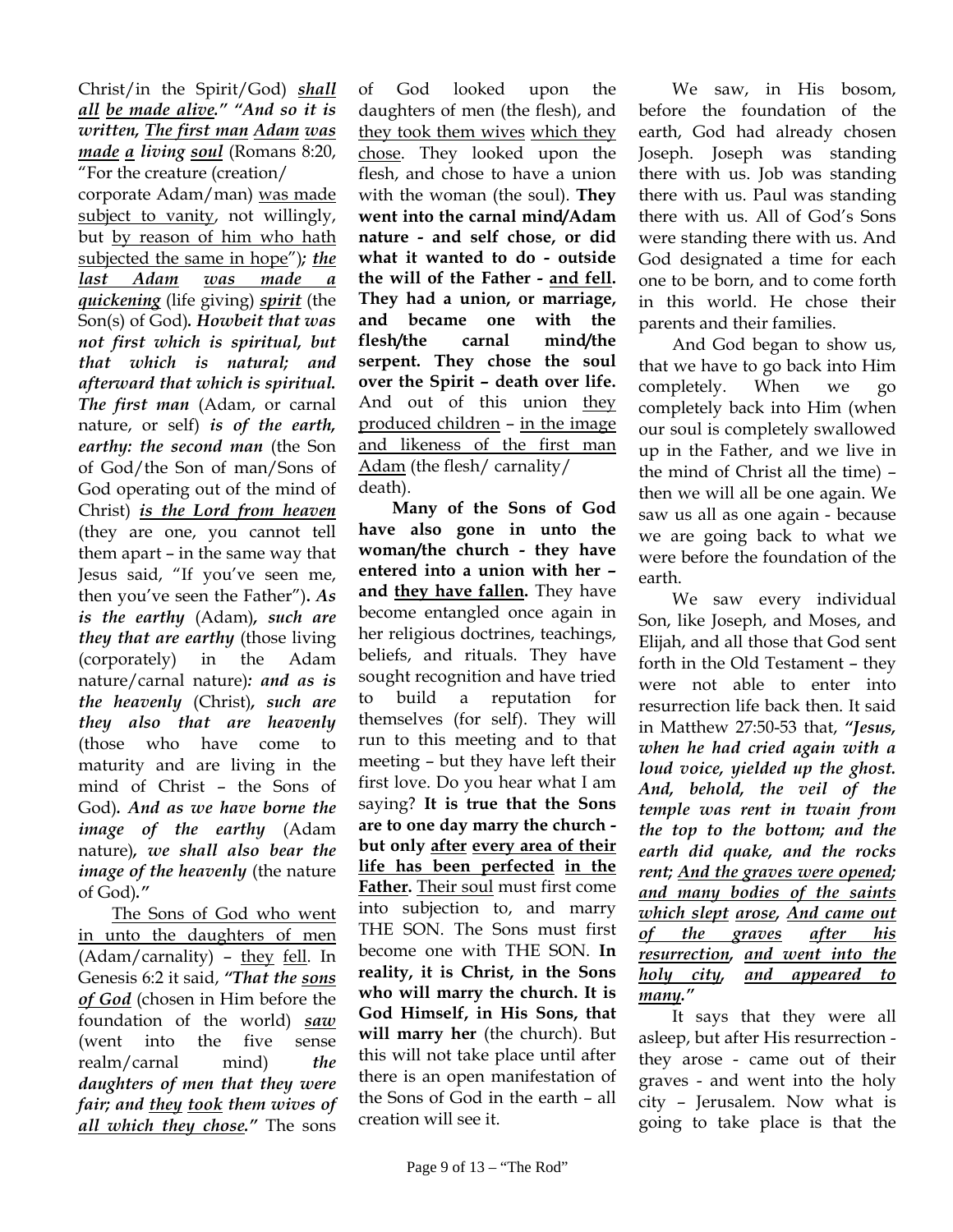whole corporate Son of man, is going to walk down through the city of Jerusalem (the new Jerusalem) – and the bride is going to see God. What I saw, was that they were resurrected in Christ – because, He said in John 11:25, *"I am the resurrection and the life."* And because, He was the resurrection and the life - He had the power (the "Rod")! But He had to die (to self) in order to get this power. He said to the Father *"…not my will, but thine be done."*

**He had the power without measure while He was walking in the earth, but He was going into something even greater.** He didn't want that glory that He had while He was walking on the earth – **He wanted the glory that He had before the foundation of the earth!** He was with you and I before the foundation of the earth. But Jesus knew, and said in John 12:24, *"…Except a corn of wheat fall into the ground and die, it abideth alone: but if it die, it bringeth forth much fruit."* He knew that He had to do this in order to bring all God's Sons back together, to where they could be one again! And not just God's Sons - but so that all creation could come back into Him, and be one with the Father again.

Then I began to see, that Joseph, and Paul, and Peter, and all the other Overcomers (Sons), are around us, and in the midst of us – and they are waiting! Well what are they waiting for? The same thing that you and I are waiting for – they want to appear with the Son of man.

It says in 1John 3:1-2, *"Behold, what manner of love the Father hath* (past tense) *bestowed upon us, that we*  *should be called the sons of God: therefore the world knoweth us not, because it knew him not. Beloved, now we are the sons of God, and it doth not yet appear what we shall be: but we know that, when he shall appear, we shall be like him; for we shall see him as he is."* It said that, NOW WE ARE THE SONS OF GOD! It said that the world doesn't know you, or see you. But it says, YET, WHEN HE APPEARS - WE WILL BE LIKE HIM! **At His appearing, in the twinkling of an eye, what ever is not like Him – will be consumed – and you will be like him.**

In 1Corinthians 15:51-52 it says, *"Behold, I shew you a mystery; We shall not all sleep* (physically die)*, but we shall be changed, In a moment, in the twinkling of an eye, at the last trump: the dead* (the dead in Him, those that have come to an end of self) *shall be raised incorruptible* (swallowed up in resurrection life – IN HIM)*, and we shall be changed* (WE WILL BE LIKE HIM)*. For this corruptible must put on incorruption, and this mortal must put on immortality. So when this corruptible shall have put on incorruption, and this mortal shall have put on immortality, then shall be brought to pass the saying that is written, Death is swallowed up in victory."* When this takes place, then THEY will come forth (all those that have been waiting with us). So if you get tired and impatient, and can't wait for God to get this thing over with – how do you think Paul and Joseph feel – they have been waiting a lot longer than you or I. They want this more than you do.

Jesus wanted it, because He had seen the Father's plan – He

was the fulfillment of the plan when He died on the cross. That is why He said, *"It is finished."* Everything He did on the cross was to bring everything forward into fulfillment.

In Isaiah 52:8 it says that, *"Thy watchmen shall lift up the voice; with the voice together shall they sing: for they shall see eye to eye, when the Lord shall bring again Zion."* You are Zion. Zion has to begin to see eye to eye, but you are not going to see eye to eye until we come into the oneness. How do we come into the oneness? **You have to come into a oneness with Him – and when we come into a oneness with Him** (individually/each Son) **– then we come into a oneness IN HIM with each other** (corporately) **and see eye to eye.** 

There are still things in us that bring division, or a lack of oneness. We are not in harmony yet, so God has to keep tuning you up until He brings it all to pass.

When the appearing takes place – when the Son of man appears – when the manifestation of the Sons of God takes place – every eye shall see it. That means every person will see it. What are they going to see? POWER, AUTHORITY, LOVE, THE GLORY OF GOD! The world has not seen this yet.

The world saw the glory in the Old Testament, and that was quite a glory if you ask me. When Moses came down from the mountain, the people could not even look upon him from fear, because the skin of his face shone (from the brightness of the glory of the Lord upon him). This is what is getting ready to take place.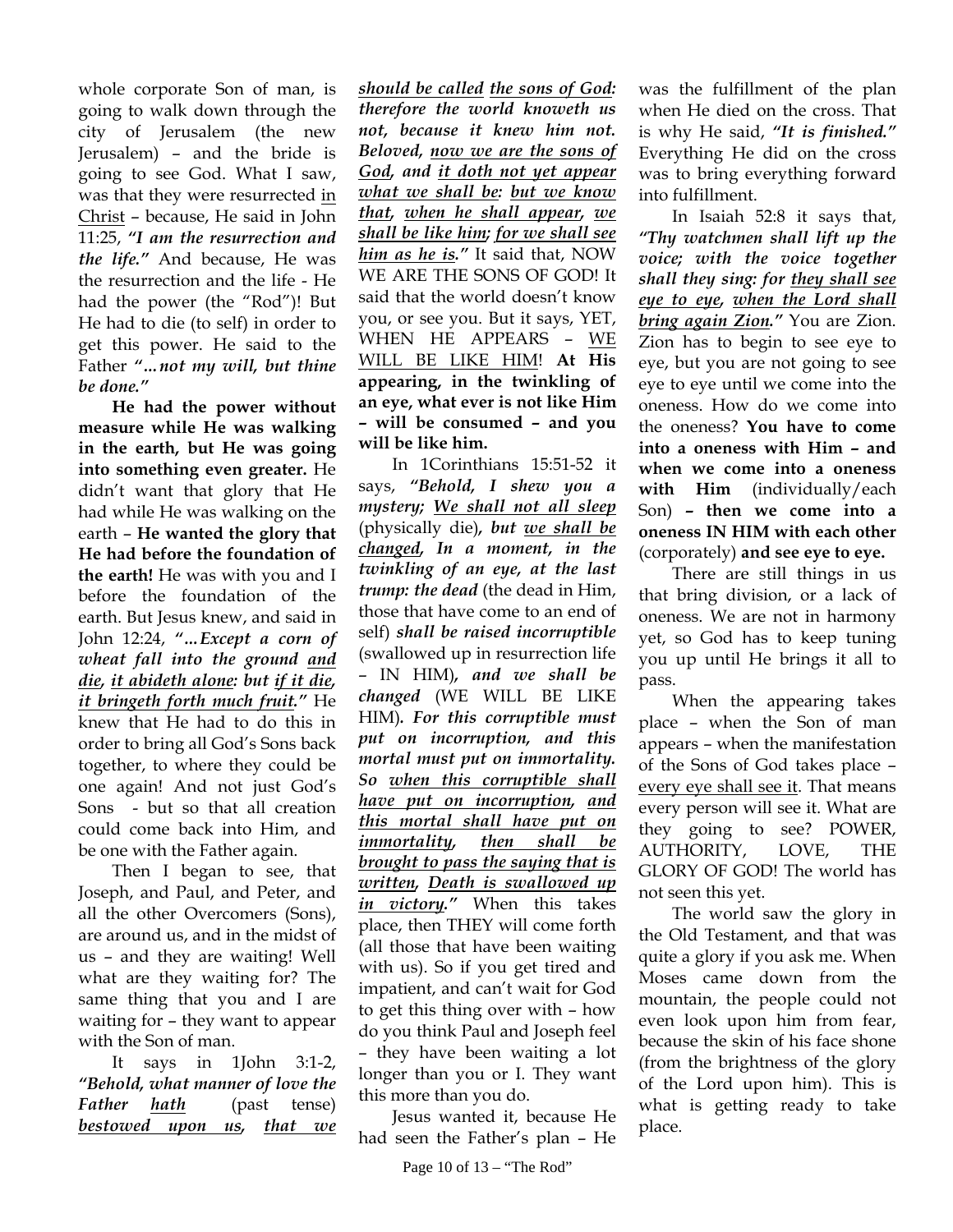If you read in 2Chronicles 3:13-14 it says that, *"It came to pass, as the trumpeters and singers were as one, to make one sound to be heard in praising and thanking the Lord; and when they lifted up their <u>voice</u>* (singular) *with the trumpets and cymbals and instruments of music, and praised the Lord, saying, For he is good; for his mercy endureth for ever: that then the house was filled with the cloud, even the house of the Lord; So that the priests could not stand to minister by reason of the cloud: for the glory of the Lord had filled the house of God."*

When the temple was finished and every last detail had been put in place – it says that the people were as ONE. Even with all their instruments, they made ONE sound – they were ONE. It said that they lifted up their voice -singular. They were as ONE, and as they praised the Lord – it says **THE GLORY OF THE LORD FILLED THE HOUSE OF GOD!** Meaning, that the fullness of God without measure was in the house – to where the priests could not stand up to minister any more. They could not stand up because of the presence of the Lord.

But the word says in Haggai 2:9 that, *"The glory of this latter house shall be greater than of the former saith the Lord of hosts: and in this place will I give peace, saith the Lord of hosts."* The glory of the former house – Solomon's temple – is nothing compared to the glory that we are getting ready to come into.

If you look in the book of Acts, and look at what Peter and all the others did – they turned the world up side down. Jesus turned the world up side down

through them. They thought that they had gotten rid of Him. But when He died on the cross – He was just multiplying Himself in others. When you die (to self) you just multiply (the fruits of the Spirit - LIFE).

When they crucified Jesus, they thought that they had gotten rid of Him. They thought, "This is good - now we can keep our church, we can keep our religion, and we can keep our government." Then all of the sudden on the day of Pentecost here comes one hundred and twenty others acting just like Him. They were out there saying and doing the same things. Signs and wonders began to happen – and the religious people and the people in the government were just left scratching their heads for what to do next. Then they figured they could stop them by putting some of them in jail; and if they killed a bunch of them maybe this would put a stop to what was taking place.

Stephen's faith was so great, and God used him so mightily – they decided that they had to get rid of him too. But they didn't understand that like Jesus, there was no way to get rid of him either.

They didn't know that God would continue to use Stephen to minister in the realm of the Spirit. They did not understand that they could not kill the Christ – nobody can kill the Christ – they can't kill you! They can take you out and hang you – but they can't kill you! The real you is not your body. The real you is the very life of God!

In Colossians 3:3-4, and verse 11 it says, *"For ye are dead, and your life is hid with Christ in* 

*God. When Christ, who is our life, shall appear, then shall ye also appear with him in glory." "…Christ is all, and in all."* In Philippians 2:5-8 it says, *"Let this mind be in you, which was also in Christ Jesus: Who, being in the form of God, thought it not robbery to be equal with God: But made himself of no reputation, and took upon him the form of a servant, and was made in the likeness of men: And being found in fashion as a man, he humbled himself, and became obedient unto death, even the death of the cross."*

Paul was saying, Remember who you are. **Jesus is the pattern that we are to follow**, and **He knew who he was. Jesus knew** that He was the Son of God, and **He knew** that He and the Father were one – that they were equal. You couldn't tell them apart. He said, *"If you've seen me, then you've seen the Father."* **He knew** that He was with the Father, and in the Father before the foundation of the earth. **He knew** that He was the first born among many brethren (God's Sons). **He saw** the script that the Father had written for him before the foundation of the world – and **He humbled Himself; He took upon Him the form of a servant; He became obedient unto death**  (of self – He said to the Father, *"not my will, but thine be done"*) **– and He fulfilled the plan that God had written**

**Sons of God, you need to know who you are in God!** You need to know that the real you is the Christ – you are Christ! Recently the Father spoke to us and said, **"When you come to know who you really are – then you will truly know who I am!"**  When the Father is finished, and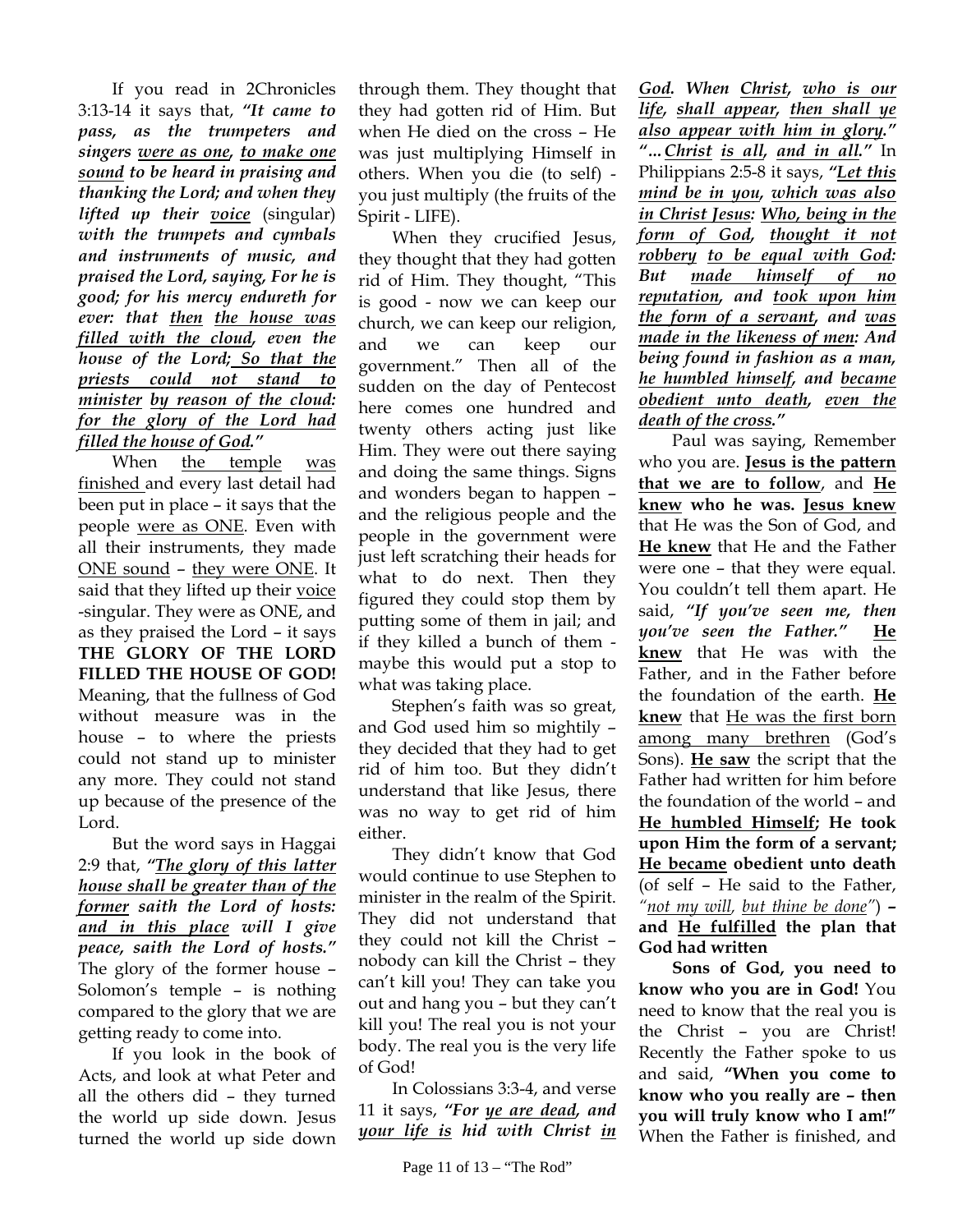causes the open manifestation of the Sons of God to take place – you will not be able to tell the Sons from THE SON. *"When He shall appear, we shall be like HIM!"* Yes, we need to know who we are – but we must also follow His pattern *"the way"*.

We must also humble ourselves; take upon us the form of a servant; and become obedient unto death (the death of self)! Jesus told His disciples, *"If any man desire to be first, the same shall be last of all, and servant of all."* Jesus didn't go around bragging or boasting of who He was – He only did the things He saw the Father do. His life pointed only to the Father.

Peter didn't have to go around telling people who he was. It said in Acts 5:12*, "And by the hands of the apostles were many signs and wonders wrought among the people; (and they were all with one accord in Solomon's porch)."*

They were all with one accord, and the people started to see what was taking place.

In verses 15-16 it said, *"Insomuch that they brought forth the sick into the streets, and laid them on beds and couches, that at least the shadow of Peter passing by might overshadow some of them. There came also a great multitude out of the cities round about unto Jerusalem, bringing sick folks, and them that were vexed with unclean spirits: and they were healed every one."* They just waited for Peter to walk by – He didn't have to say anything - he had the "Rod" within him, and he knew who he was. He would walk by them, and the shadow of the glory of the Lord healed them all.

Why isn't this happening now? Because it isn't time yet. But this was not just for the book of Acts, and for that period of time. It will be for all the governments of the world, and for all mankind to experience, and see. It will be for all creation!

What we are getting ready to see come on the scene, is the power of God like we've never seen before. They had the early rain – but we will have the early and the latter rain.

In Hosea 6:2-3 it says, *"After two days* (two thousand years) *will he revive* (wake us up and cause us to remember who we are) *us* (the Sons of God)*: in the third day he will raise us up* (restore us to our former glory that we had with Him before the foundation of the earth)*, and we shall live in his sight* (wisdom and understanding in the mind of Christ)**.** *Then shall we know* (all things)*, if we follow on to know the Lord* (if we are faithful and true)*: his going forth is prepared* (God has written His plan, and His script. He is getting ready to pull back the curtain to reveal His glory, and His power without measure - in and through His Sons) *as the morning* (in an open manifestation of his glory or light/understanding – all creation will see it)*; and he* (the corporate Son of man/the Son(s) of God) *shall come unto us as the rain* (in the fullness of God – He said that He would pour out His Spirit upon all flesh)*, as the latter and the former rain* (in the glory that Jesus had when He walked the earth – and in the glory that He went back into (after the resurrection) – the glory that He had in the Father, before the

foundation of the earth) *unto the earth."*

And in Joel 2:23-32 it says, *"Be glad then, ye children of Zion, and rejoice in the Lord your God: for he hath given you the former rain moderately* (in righteousness)*, and he will cause to come down for you the rain, the former rain, and the latter rain in the first month. And the floors shall be full of wheat* (the bread of life)*, and the vats shall overflow with wine and oil* (the Spirit without measure/it will flow from a realm of no limitations – you cannot contain it)**.** *And I will restore to you the years that the locust hath eaten, the cankerworm, and the caterpillar, and the palmerworm, my great army which I sent among you. And ye shall eat in plenty and be satisfied, and praise the name of the Lord your God, that hath dealt wondrously with you: my people shall never be ashamed. And it shall come to pass afterward, that I will pour out my spirit upon all flesh; and your sons and your daughters shall prophesy, your old men shall dream dreams, your young men shall see visions: And upon the servants and upon the handmaids in those days will I pour out my spirit. And I will shew wonders in the heavens and in the earth, blood, and fire, and pillars of smoke. The sun shall be turned into darkness, and the moon into blood, before the great and terrible day of the Lord come. And it shall come to pass, that whosoever shall call upon the name of the Lord shall be delivered…"*

We like Peter, because he spoke his mind to God. He wasn't afraid to ask Him questions. In Matthew 19:27-30, it